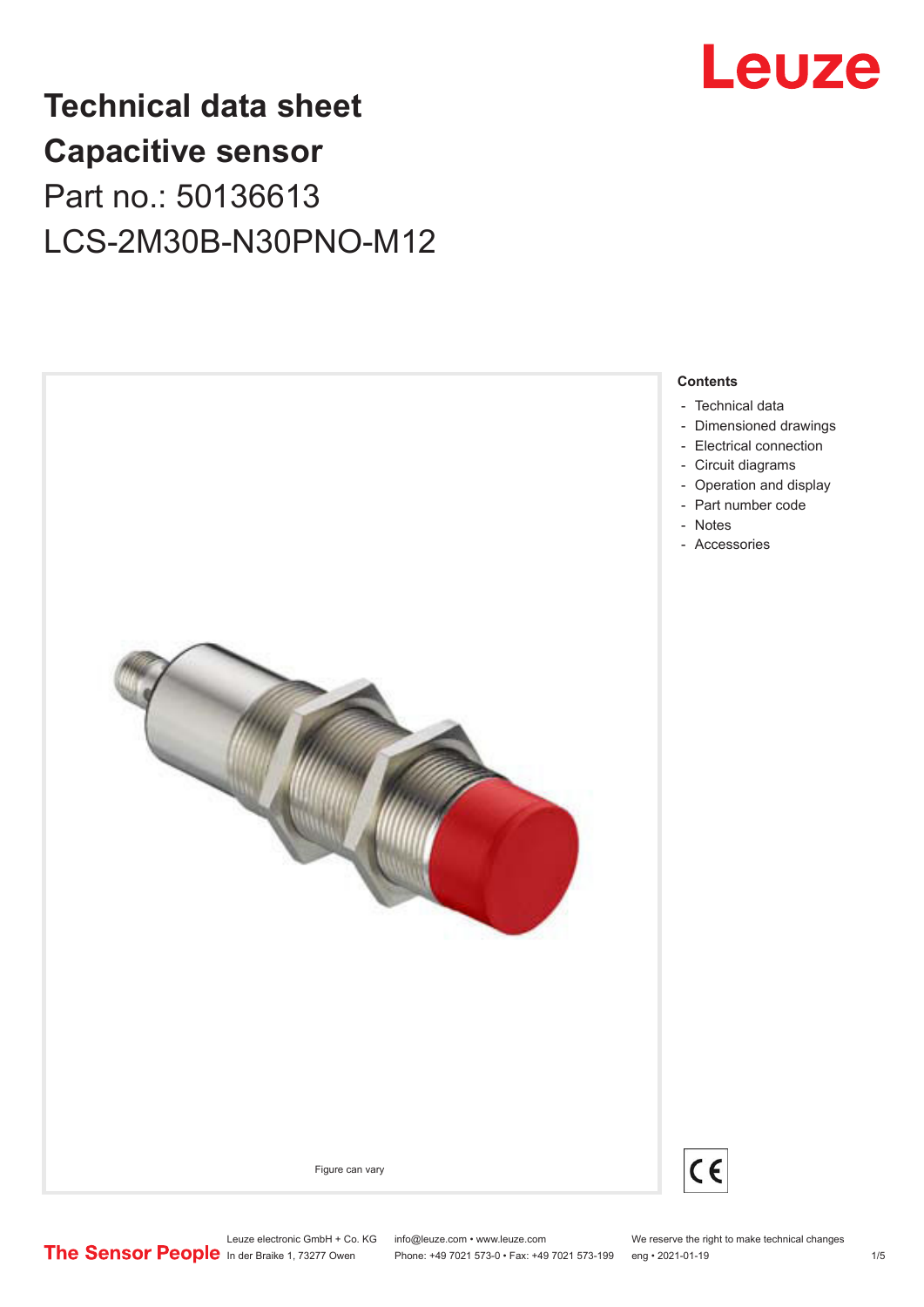## <span id="page-1-0"></span>**Technical data**

# Leuze

### **Basic data**

| <b>Basic data</b>                                     |                                                            |  |
|-------------------------------------------------------|------------------------------------------------------------|--|
| <b>Series</b>                                         | $LCS-2$                                                    |  |
| Switching distance S <sub>n</sub>                     | 2  30 mm                                                   |  |
| Assured switching distance                            | 24.3 mm                                                    |  |
| <b>Electrical data</b>                                |                                                            |  |
| <b>Protective circuit</b>                             | Polarity reversal protection                               |  |
|                                                       | Short circuit protected                                    |  |
|                                                       |                                                            |  |
| Performance data                                      |                                                            |  |
| Supply voltage U <sub>B</sub>                         | 10  30 V, DC                                               |  |
| <b>Residual ripple</b>                                | 010%                                                       |  |
| <b>Open-circuit current</b>                           | 10 mA                                                      |  |
| Temperature drift, max. (in % of S,)                  | 10 %                                                       |  |
| Repeatability, max. (in % of S.)                      | 5 %                                                        |  |
| <b>Rated operating current</b>                        | 200 mA                                                     |  |
| Outputs                                               |                                                            |  |
| Number of digital switching outputs 1 Piece(s)        |                                                            |  |
|                                                       |                                                            |  |
| <b>Switching outputs</b>                              |                                                            |  |
| <b>Type</b>                                           | Digital switching output                                   |  |
| Voltage type                                          | DC                                                         |  |
|                                                       |                                                            |  |
| <b>Switching output 1</b>                             |                                                            |  |
| <b>Assignment</b>                                     | Connection 1, pin 2                                        |  |
| <b>Switching element</b>                              | Transistor, PNP                                            |  |
| <b>Switching principle</b>                            | NO (normally open)                                         |  |
|                                                       |                                                            |  |
| <b>Timing</b>                                         |                                                            |  |
| <b>Switching frequency</b>                            | 100 Hz                                                     |  |
|                                                       |                                                            |  |
| <b>Connection</b>                                     |                                                            |  |
| <b>Number of connections</b>                          | 1 Piece(s)                                                 |  |
|                                                       |                                                            |  |
| <b>Connection 1</b>                                   |                                                            |  |
| <b>Function</b>                                       | Signal OUT                                                 |  |
|                                                       | Voltage supply                                             |  |
| <b>Type of connection</b>                             | Connector                                                  |  |
| <b>Thread size</b>                                    | M12                                                        |  |
| Type                                                  | Male                                                       |  |
| <b>Material</b>                                       | Metal                                                      |  |
| No. of pins                                           | 4-pin                                                      |  |
| <b>Encoding</b>                                       | A-coded                                                    |  |
| <b>Mechanical data</b>                                |                                                            |  |
| Design                                                | Cylindrical                                                |  |
| <b>Thread size</b>                                    | M30 x 1.5 mm                                               |  |
| Dimension (Ø x L)                                     | 30 mm x 98 mm                                              |  |
|                                                       |                                                            |  |
|                                                       | Non-embedded                                               |  |
| Type of installation                                  |                                                            |  |
| <b>Housing material</b>                               | Metal                                                      |  |
| <b>Sensing face material</b><br><b>Cover material</b> | Plastic, Polybutylene (PBT)<br>Plastic, Polybutylene (PBT) |  |

### **Operation and display**

| Type of display                     | I FD                    |
|-------------------------------------|-------------------------|
| <b>Number of LEDs</b>               | 1 Piece(s)              |
| <b>Operational controls</b>         | Multiturn potentiometer |
| Function of the operational control | Sensitivity adjustment  |
| Switching distance, adjustable      | Yes                     |

| <b>Environmental data</b>             |                      |
|---------------------------------------|----------------------|
| Ambient temperature, operation        | $-2570 °C$           |
| <b>Certifications</b>                 |                      |
| Degree of protection                  | IP 67                |
| <b>Protection class</b>               | III                  |
| <b>Standards applied</b>              | IEC 60947-5-2        |
| <b>Correction factors</b>             |                      |
| <b>Acetone</b>                        | 0.75                 |
| <b>Acrylic resin</b>                  | 0.10.25              |
| Alcohol                               | 0.85                 |
| Ammonia                               | 0.70.85              |
| <b>Aniline</b>                        | 0.4                  |
| <b>Gasoline</b>                       | 0.1                  |
| <b>Celluloid</b>                      | 0.15                 |
| <b>Liquid chlorine</b>                | 0.1                  |
| <b>Ebonite</b>                        | 0.15                 |
| Epoxy resin                           | 0.150.35             |
| Crude oil                             | 0.05                 |
| <b>Ethanol</b>                        | 0.85                 |
| Ethylene glycol                       | 0.93                 |
| Freon R22 and 502 (liquid)            | 0.35                 |
| Grain                                 | 0.150.3              |
| Glass                                 | 0.20.55              |
| Glycerin                              | 0.98                 |
| <b>Rubber</b>                         | 0.150.9              |
| Wood, wet                             | 0.60.85              |
| Wood, dry                             | 0.10.4               |
| Carbon dioxide                        | 0                    |
| Air                                   | $\overline{0}$       |
| <b>Marble</b>                         | 0.5                  |
| <b>Flour</b><br><b>Melamine resin</b> | 0.05<br>0.250.55     |
| Milk powder                           | 0.2                  |
|                                       | 0.20.3               |
| <b>Nylon</b>                          | 0.25                 |
| Oil-containing paper                  | 0.1                  |
| Paper<br>Polyamide                    | 0.3                  |
| Polyester resin                       | 0.150.5              |
| Pressboard                            | 0.10.3               |
| <b>PTFE</b>                           | 0.1                  |
| <b>Quartz glass</b>                   | 0.2                  |
| Salt                                  | 0.35                 |
| Sand                                  | 0.150.3              |
| Water                                 | 1                    |
| <b>Cement dust</b>                    | 0.25                 |
| Sugar                                 | 0.15                 |
| <b>Classification</b>                 |                      |
| <b>Customs tariff number</b>          | 85365019             |
| eCl@ss 5.1.4                          | 27270102             |
| eCl@ss 8.0                            | 27270102             |
| eCl@ss 9.0                            | 27270102             |
| eCl@ss 10.0                           | 27270102             |
|                                       |                      |
|                                       |                      |
| eCl@ss 11.0                           | 27270102             |
| <b>ETIM 5.0</b><br><b>ETIM 6.0</b>    | EC002715<br>EC002715 |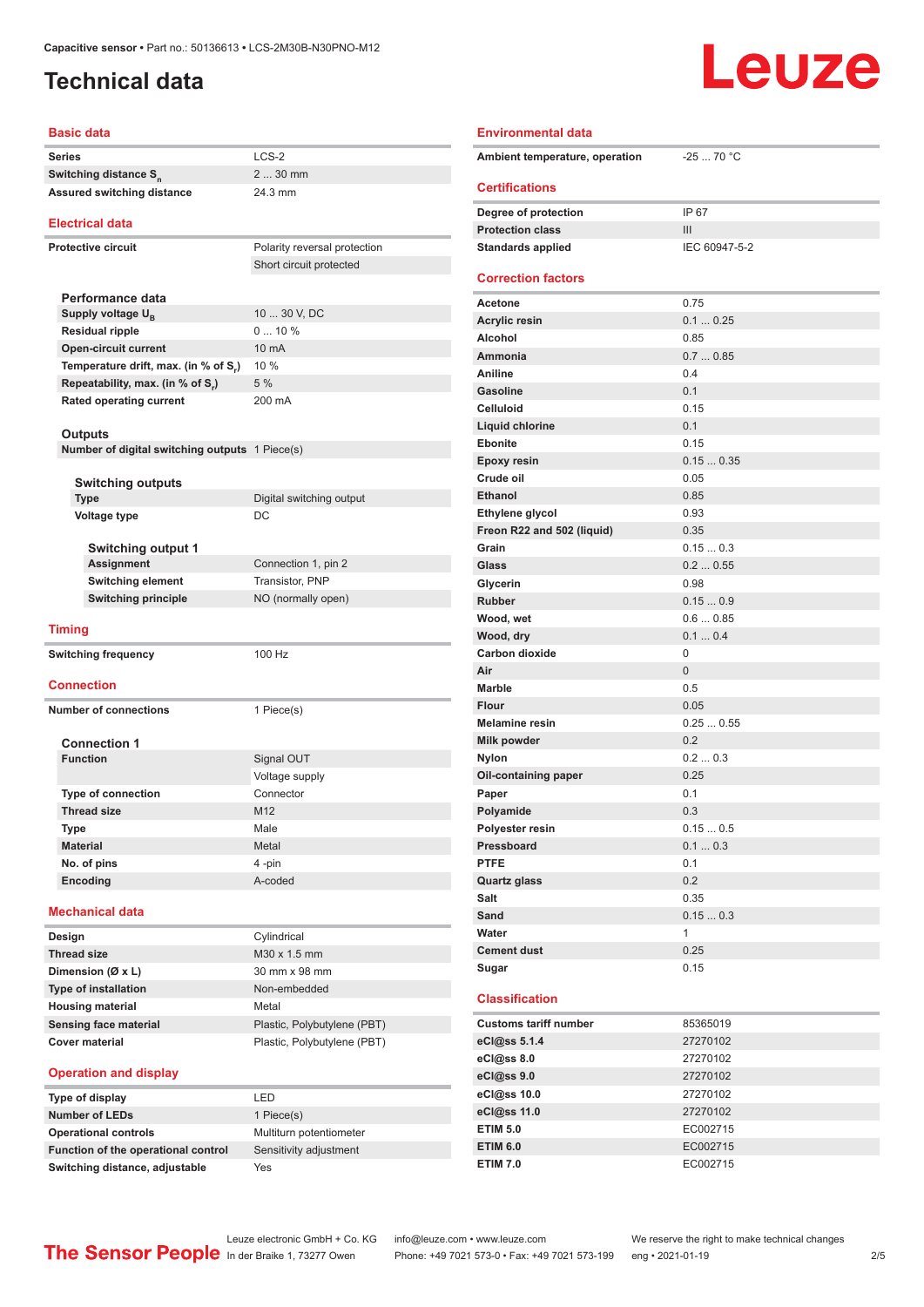### <span id="page-2-0"></span>**Dimensioned drawings**

All dimensions in millimeters





## **Electrical connection**

### **Connection 1**

| <b>Function</b>           | Signal OUT<br>Voltage supply |
|---------------------------|------------------------------|
|                           |                              |
| <b>Type of connection</b> | Connector                    |
| <b>Thread size</b>        | M12                          |
| <b>Type</b>               | Male                         |
| <b>Material</b>           | Metal                        |
| No. of pins               | 4-pin                        |
| Encoding                  | A-coded                      |

### **Pin Pin assignment Conductor Conductor Color**

|                | +1030 V DC | Brown        |     |
|----------------|------------|--------------|-----|
| $\overline{2}$ | n.c.       | $\sim$       | ₽   |
| 3              | <b>GND</b> | <b>Blue</b>  | . ت |
| 4              | OUT        | <b>Black</b> |     |



# Leuze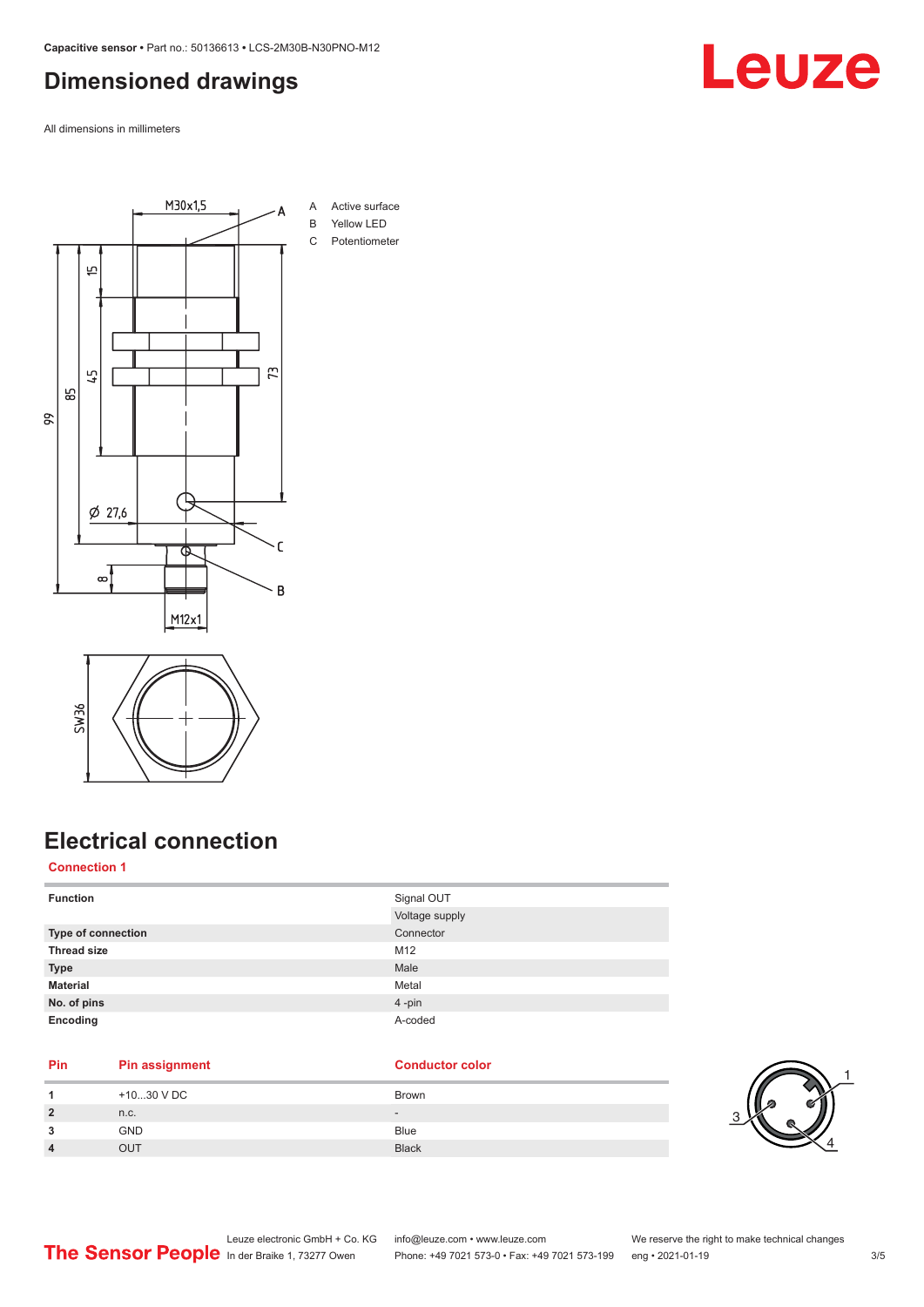### <span id="page-3-0"></span>**Circuit diagrams**





# **Operation and display**



**1** Yellow, continuous light Switching output/switching state

### **Part number code**

Part designation: **LCS-ABBBC-DDDEFF-GHHHIJJJ KK**

| <b>LCS</b> | <b>Operating principle</b><br>LCS: capacitive sensor                                                                                                                                                                                                                                                                                                                                                                                                                                                                                                                                                                                                                                                                                                                                                                       |
|------------|----------------------------------------------------------------------------------------------------------------------------------------------------------------------------------------------------------------------------------------------------------------------------------------------------------------------------------------------------------------------------------------------------------------------------------------------------------------------------------------------------------------------------------------------------------------------------------------------------------------------------------------------------------------------------------------------------------------------------------------------------------------------------------------------------------------------------|
| A          | <b>Series</b><br>1: series 1 "Extended"<br>2: series 2 "Advanced"                                                                                                                                                                                                                                                                                                                                                                                                                                                                                                                                                                                                                                                                                                                                                          |
| <b>BBB</b> | Design<br>M12: series with M12 x 1 external thread<br>M <sub>18</sub> : series with M <sub>18</sub> x 1 external thread<br>M30: series with M30 x 1.5 external thread<br>Q40: series in cubic design, length 40 mm<br>Q54: series in cubic design, length 54 mm                                                                                                                                                                                                                                                                                                                                                                                                                                                                                                                                                            |
| C          | <b>Housing material</b><br>B: brass<br>M: metal<br>P: plastic/PBT<br>T: PTFE                                                                                                                                                                                                                                                                                                                                                                                                                                                                                                                                                                                                                                                                                                                                               |
| <b>DDD</b> | Measurement range / type of installation<br>F03: typ. range limit 3.0 mm / embedded installation<br>F04: typ. range limit 4.0 mm / embedded installation<br>F05: typ. range limit 5.0 mm / embedded installation<br>F06: typ. range limit 6.0 mm / embedded installation<br>F08: typ. range limit 8.0 mm / embedded installation<br>F10: typ. range limit 10.0 mm / embedded installation<br>F15: typ. range limit 15.0 mm / embedded installation<br>F20: typ. range limit 20.0 mm / embedded installation<br>N06: typ. range limit 6.0 mm / non-embedded installation<br>N08: typ. range limit 8.0 mm / non-embedded installation<br>N15: typ. range limit 15.0 mm / non-embedded installation<br>N25: typ. range limit 25.0 mm / non-embedded installation<br>N30: typ. range limit 30.0 mm / non-embedded installation |
| E          | <b>Output function</b><br>B: NC and NO contact<br>N: NPN<br>P: PNP                                                                                                                                                                                                                                                                                                                                                                                                                                                                                                                                                                                                                                                                                                                                                         |
| FF         | Switching<br>NC: normally closed contact<br>NO: normally open contact<br>NP: programmable                                                                                                                                                                                                                                                                                                                                                                                                                                                                                                                                                                                                                                                                                                                                  |
| G          | <b>Connection cable</b><br>$K:$ cable<br>n/a: no cable                                                                                                                                                                                                                                                                                                                                                                                                                                                                                                                                                                                                                                                                                                                                                                     |
| <b>HHH</b> | Cable length<br>020: length 2,000 mm<br>003: length 300 mm<br>n/a: no cable                                                                                                                                                                                                                                                                                                                                                                                                                                                                                                                                                                                                                                                                                                                                                |